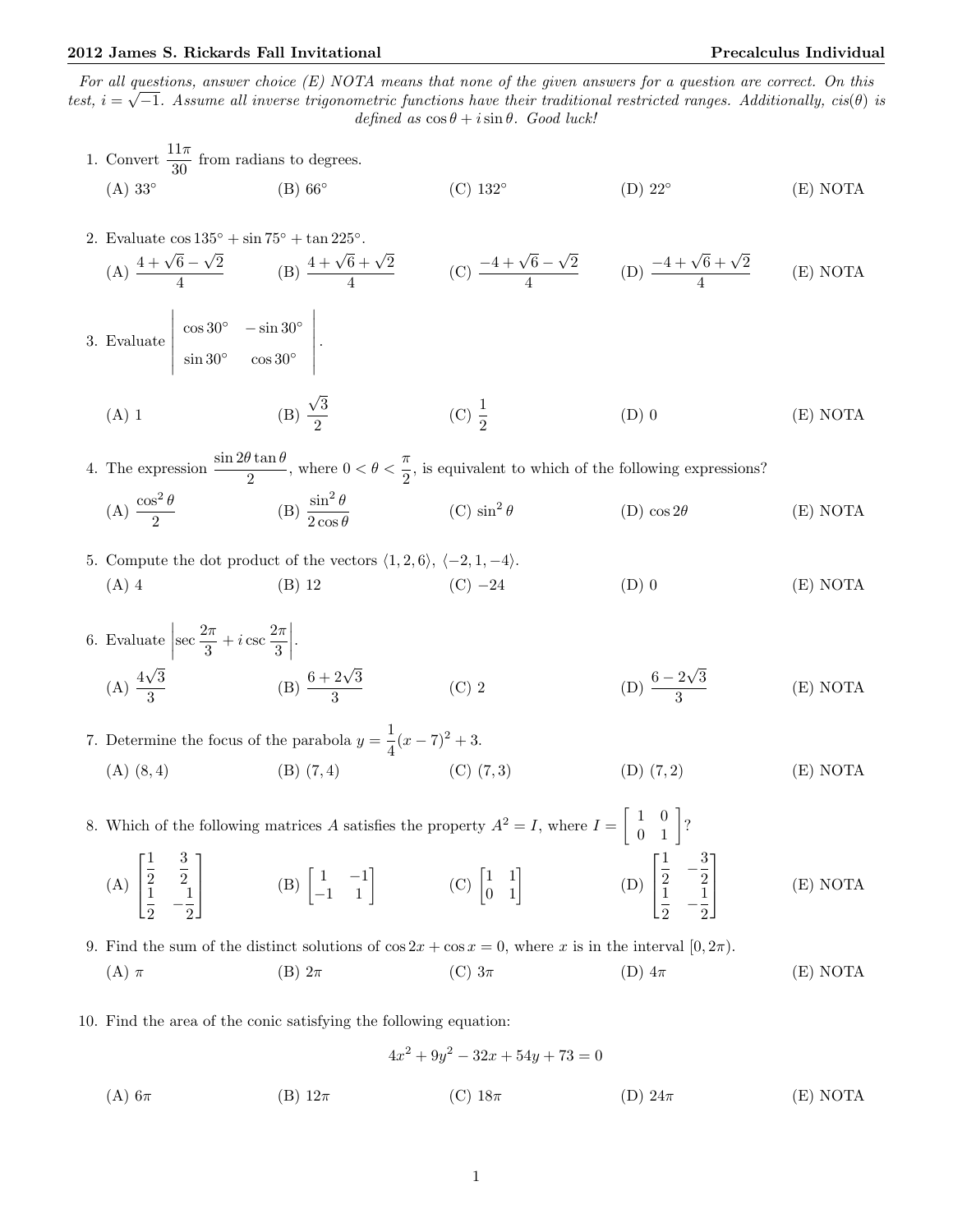## 2012 James S. Rickards Fall Invitational Precalculus Individual

11. Consider a triangle  $\triangle ABC$ , such that  $\angle BAC = 60^\circ$ , and  $AB = 8$ ,  $AC = 10$ . Compute the length of BC.

- (A)  $2\sqrt{41-20\sqrt{ }}$  $(B) \sqrt{21}$  $\overline{21}$  (C) 8 (D) 2√ (D)  $2\sqrt{21}$  (E) NOTA
- 12. Matthew likes to eat red velvet cheesecake, and one day discovers a local cheesecake shop that has great red velvet cheesecake, and decides to visit it every 8 days, starting from that day. On that same day, Mihir happens to be visiting that same shop and discovers that it has great free WiFi, and so thus decides to visit this shop every 6 days starting from that day. Over the period of the next 60 days (not counting that first day), how many times do they visit the shop on the same day?
	- (A) 4 (B) 3 (C) 2 (D) 1 (E) NOTA
- 13. Find the product of all distinct real  $x$  satisfying the equation:

(A) 1  
(B) 
$$
e
$$
  
(C)  $\frac{1}{e}$   
(D)  $\frac{1}{e^2}$   
(E) NOTA

14. Consider two real numbers a, b such that  $ab = 2$  and  $a^2 + 3a + 3 = b$ . Determine the numerical value of a.

- $(A) -1 + \sqrt[3]{3}$  $(B) \sqrt[3]{3}$  $\frac{3}{3}$  (C)  $-1 + \sqrt[3]{2}$  (D)  $1 + \sqrt[3]{2}$  $(E) NOTA$
- 15. Let the point  $(x, y)$  be the removable discontinuity of the function

$$
y = \frac{x^3 + 3x^2 - 18x - 40}{x^2 - 7x + 12}
$$

Compute  $x + y$ .

(A) 4 (B) 58 (C) 74 (D)  $\frac{82}{7}$ (D)  $\frac{82}{7}$ (E) NOTA

16. Compute the length of the tangent segment from the point  $(1, 2)$  to the circle whose equation is  $(x+2)^2+(y+2)^2=9$ . (A) 5 (B) 4 (C) 16 (D)  $\sqrt{ }$ (D)  $\sqrt{34}$  (E) NOTA

17. The expression  $1 + (\log_3 2)(\log_3 18)$  is equivalent to which of the following? (A)  $\log_3 108$  (B)  $\log_3 18$  (C)  $1 + (\log_3 2)^2$  (D)  $(\log_3 6)^2$ (E) NOTA

18. Let  $\alpha$ ,  $\beta$  be acute angles such that  $\sin \alpha = \frac{3}{5}$  $\frac{3}{5}$  and  $\sin \beta = \frac{5}{15}$  $\frac{3}{13}$ . Compute  $\cos(\alpha - \beta)$ .  $(A) \frac{33}{65}$  $(B) - \frac{8}{3}$  $\frac{8}{65}$  (C)  $\frac{8}{65}$ (D)  $\frac{63}{65}$ (E) NOTA

19. Let  $r_1, r_2, r_3$  be the roots of the cubic polynomial  $x^3 - 4x^2 - 19x - 14$ . Compute the value of  $\frac{1}{r_1} + \frac{1}{r_2}$  $\frac{1}{r_2} + \frac{1}{r_3}$  $\frac{1}{r_3}$ .  $(A) - \frac{1}{4}$  $\frac{1}{4}$  (B)  $-\frac{19}{14}$ 14 (C)  $\frac{1}{4}$ (D)  $\frac{2}{7}$ (E) NOTA

20. If  $\frac{13x+7}{3x^2-x-2} = \frac{A}{x-1}$  $\frac{A}{x-1} + \frac{B}{3x + 1}$  $\frac{B}{3x+2}$  and A, B are real numbers, then compute  $A^2 + B^2$ . (A) 5 (B) 10 (C) 17 (D) 25 (E) NOTA

21. Find the sum of the coefficients in the simplified binomial expansion of  $(x+iy)^{10}$ . (A)  $32i$  (B)  $16 + 16i$  (C)  $16 - 16i$  (D) 32 (E) NOTA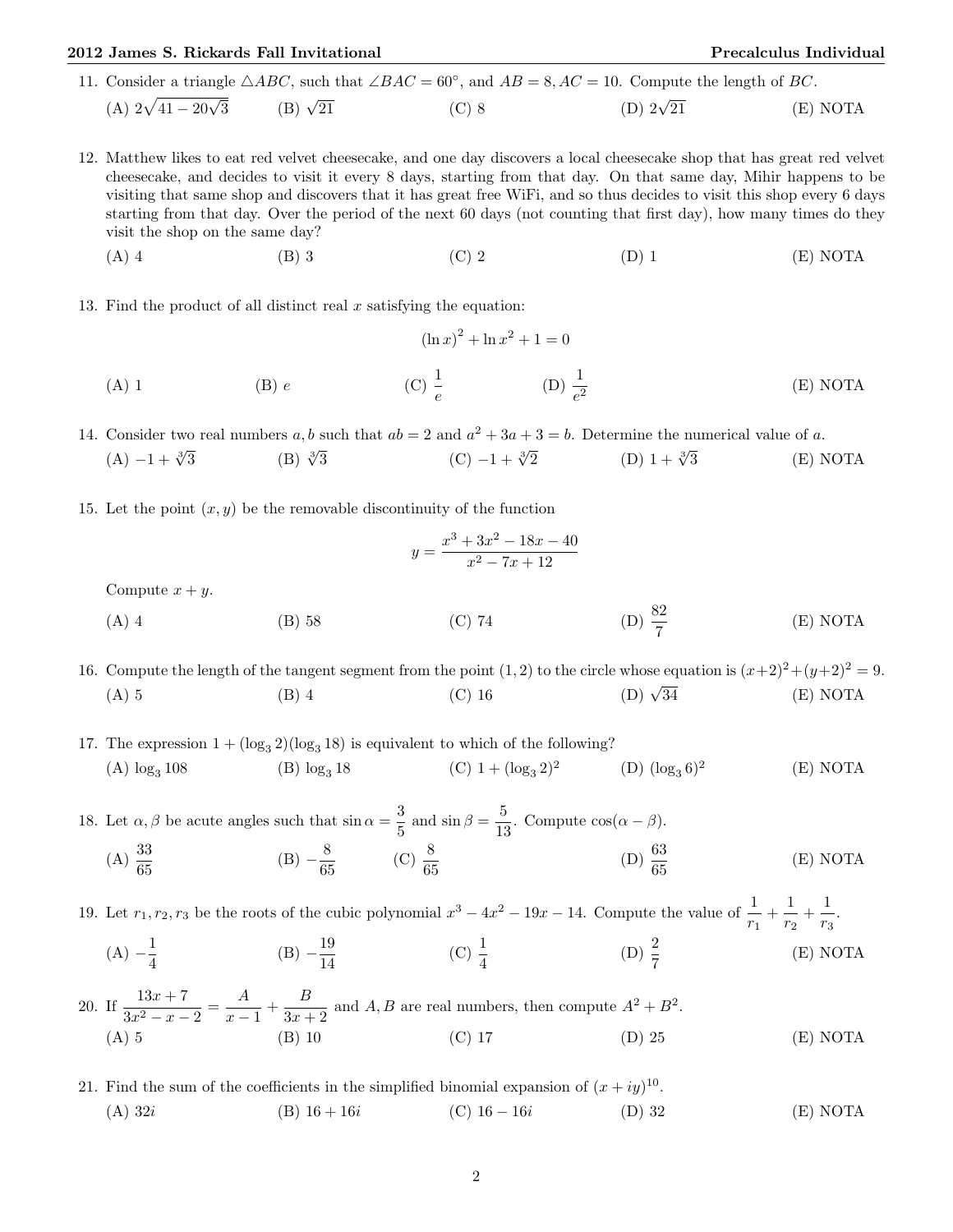### 2012 James S. Rickards Fall Invitational Precalculus Individual

22. Consider a triangle  $\triangle ABC$  and point D on the segment  $\overline{BC}$  such that  $BD = 3$  and  $CD = 1$ . Given that  $AB = 4$ and  $AC = 5$ , evaluate  $\frac{\sin \angle BAD}{\sin \angle CAD}$ . (A)  $\frac{15}{4}$ (B)  $\frac{5}{12}$ (C)  $\frac{12}{5}$ (D) 3 (E) NOTA

23. Let *a* be a complex number such that  $a + \frac{1}{a}$  $\frac{1}{a} = 2 \cos 18^\circ$ . If  $a^3 + \frac{1}{a^3}$  $\frac{1}{a^3} = 2 \cos b^\circ$ , where b is an integer such that  $0 \leq b \leq 90$ , compute the product of the digits of b.

(A) 8 (B) 14 (C) 18 (D) 20 (E) NOTA

24. If  $a, b, c$  are the roots of the cubic polynomial  $6x^3 - 13x + 17$ , compute the value of  $a^3 + b^3 + c^3 - 3abc$ .

(A)  $\frac{10}{3}$ (B)  $\frac{17}{2}$  $(C) -\frac{17}{2}$ 2 (D) 0 (E) NOTA

25. Let x be a real number. Then evaluate

$$
\begin{vmatrix} x+0.5 & x \ x+1 & x+0.5 \end{vmatrix} + \begin{vmatrix} x+0.5 & x \ x+1 & x+0.5 \end{vmatrix}^{2} + \begin{vmatrix} x+0.5 & x \ x+1 & x+0.5 \end{vmatrix}^{3} + \cdots
$$

- (A)  $\frac{4}{3}$ (B)  $\frac{1}{3}$ (C)  $\frac{5}{4}$ (D)  $\frac{1}{2}$ (E) NOTA
- 26. One day, a very bored Jenny decided to make an extremely amusing post on her Friend's wall. However, 3 other friends stumbled upon this message and thinking it to be too amusing not to share, decide to spread this to others. The next day, 7 new people find out. From every day forward, if on some day, n new people find out about this message, then on the next day,  $3n-2$  find out about it. If the day when the 3 friends stumble upon the message is day 1, how many people find out about the message on the tenth day? (Hint: Notice the sequence goes 3, 7, 19; try to find a pattern)
	- (A)  $3^{10} 2$  (B)  $3 + 4 \cdot 3^9$ (C)  $1 + 2 \cdot 3^9$  (D)  $3^{10} - 2$  $(E) NOTA$
- 27. Let a be the amplitude of the trigonometric function  $f(x) = \sin x +$ √  $3\cos x$ , and let b be the minimum value in the interval  $[0, 2\pi]$  such that  $f(b) = 0$ . Compute ab.
	- $(A) -\frac{2\pi}{2}$ 3 (B)  $\frac{4\pi}{3}$ (C)  $\frac{10\pi}{3}$ (D)  $\frac{2\pi}{3}$ (E) NOTA

### For questions 28-30, use the following information:

A complex number z is called an nth root of unity if  $z^n = 1$ , given that n is a positive integer. For any n, there are exactly n distinct roots of unity. z is an nth primitive root of unity if n is the minimum positive integer such that  $z^n=1$ .

28. If x is a root of the polynomial  $x^2 + x + 1$ , what is the smallest positive integer n such that x is an nth root of unity?

(A) 2 (B) 4 (C) 6 (D) 8 (E) NOTA